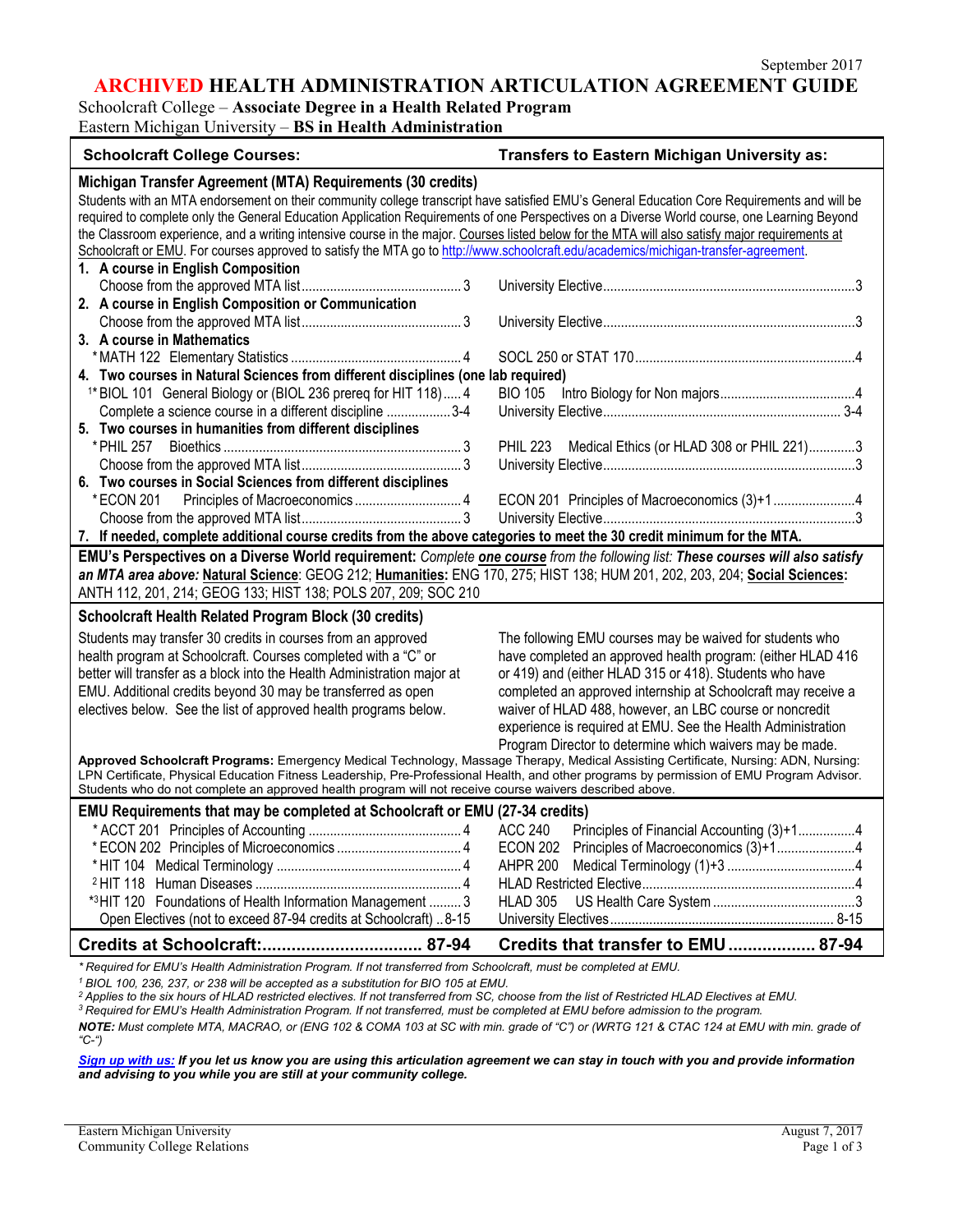## **ARCHIVED HEALTH ADMINISTRATION ARTICULATION AGREEMENT GUIDE**

Schoolcraft College – **Associate Degree in a Health Related Program** Eastern Michigan University – **BS in Health Administration**

| <b>Completion of the Health Administration Program at EMU</b>                                                                  |                                                                               |
|--------------------------------------------------------------------------------------------------------------------------------|-------------------------------------------------------------------------------|
| <b>Program Admission Requirements:</b>                                                                                         | Suggested Sequences for completing the program:                               |
| 1. Completed a minimum of 45 hours of undergraduate coursework                                                                 |                                                                               |
| at an accredited institution of higher learning with a minimum                                                                 | <b>Fall Start</b><br>(9 credits)                                              |
| cumulative grade point average of 2.5.                                                                                         |                                                                               |
| 2. Completed the MTA or MACRAO agreement (or WRTG 121 and                                                                      | <b>HLAD 310</b>                                                               |
| CTAC 124 with a minimum grade of a "C-" at EMU or minimum                                                                      | <b>ECON 436</b>                                                               |
| grade of "C" at the community college.                                                                                         | Winter<br>(12-13 credits)                                                     |
| 3. Students who do not have the minimum GPA to be admitted into                                                                | HLAD 311                                                                      |
| the major may petition the program director in writing to request                                                              | W (pre-requisite: HLAD 305) or MGMT 384 3<br><b>HLAD 312</b>                  |
| probationary admission to the major. Applications are considered                                                               | HLAD 416<br>F, W (pre-requisites: HLAD 307 & 310)                             |
| on a case-by-case basis.                                                                                                       | or HLAD 419 F, W (pre-requisites: HLAD 307 & 310)  3-4                        |
| (30-37 credits)<br><b>Major Requirements</b>                                                                                   | W,S (pre-requisites: college algebra)<br>HLAD 315                             |
| <b>Health Administration Required Courses (24-30 credits)</b>                                                                  | or HLAD 418 F, W (pre-reqs: HLAD 307 & 310 & ACC 240) 3                       |
| HLAD 307W Comm Effectiveness in Health Admin 3                                                                                 | <b>Summer</b><br>(3 credits)                                                  |
|                                                                                                                                | F,S (pre-requisites: HLAD 307 & 310) 3<br>HLAD 420                            |
| HLAD 310 Administration of Health Care Organizations 3<br>HLAD 311                                                             | Fall<br>$(6-12 \text{ credits})$                                              |
| HLAD 312 Health Personnel Mgmt & Dev                                                                                           | HLAD 425                                                                      |
|                                                                                                                                | HLAD 488L4 Internship (pre-requisite: HLAD 310 & permission)0-6               |
| or MGMT 384 Human Resource Mgmt 3<br>Health Insurance and Reimbursement 3<br>HLAD 420                                          |                                                                               |
|                                                                                                                                |                                                                               |
| HLAD 425<br>Decision Making for Health Administrators  3                                                                       | <b>Winter Start</b>                                                           |
|                                                                                                                                | (12 credits)                                                                  |
|                                                                                                                                | <b>HLAD 310</b>                                                               |
|                                                                                                                                | <b>ECON 436</b>                                                               |
| HLAD 250 Introduction to Public Health (3)                                                                                     | <b>Summer</b><br>(3 credits)                                                  |
| HLAD 313 Health Care Quality (3)                                                                                               | HLAD 311                                                                      |
| HLAD 401<br>Legal Issues in Health Care (3)                                                                                    | Fall                                                                          |
| HLAD 402 Health Policy (3)                                                                                                     | $(9-10 \text{ credits})$<br>F, W (pre-requisites: HLAD 307 & 310)<br>HLAD 416 |
| HLAD 476<br>Intro to Healthcare Informatics (3)                                                                                | or HLAD 419 F, W (pre-requisites: HLAD 307 & 310)  3-4                        |
| <b>Waiver Options (6-7 credits)</b>                                                                                            | F,S (pre-requisites: HLAD 307 & 310) 3<br>HLAD 420                            |
| Under this articulation agreement, students may have one course                                                                |                                                                               |
| waived from each option below. See the program coordinator to                                                                  | $(9-15$ credits)<br>Winter                                                    |
| determine which courses to complete and which to have waived.                                                                  | W (pre-requisite: HLAD 305) or MGMT 384  3<br>HLAD 312                        |
| Select one course to complete (the other will be waived):                                                                      | W,S (pre-requisites: college algebra)<br><b>HLAD 315</b>                      |
| HLAD 416 Health Planning (3)                                                                                                   | or HLAD 418 F, W (pre-reqs: HLAD 307 & 310, ACC 240)  3                       |
| HLAD 419 Legal & Regulatory Issues in Health Care (4)                                                                          | HLAD 425 F, W (pre-regs: HLAD 307, 310 & 420)  3                              |
| Select one course to complete (the other will be waived):                                                                      | HLAD 488L4 Internship (pre-requisite: HLAD 310 & permission)0-6               |
| Data Analysis for the Health Sciences (3)<br><b>HLAD 315</b>                                                                   |                                                                               |
| Principles of Healthcare Finance (3)<br>HLAD 418                                                                               |                                                                               |
| LBC Requirement (0-6 credits)                                                                                                  |                                                                               |
| One Learning Beyond the Classroom (LBC) course or noncredit                                                                    |                                                                               |
| experience must be completed at EMU. HLAD 488L4 is an option                                                                   |                                                                               |
| to satisfy this requirement. See the program coordinator for other                                                             |                                                                               |
| options.                                                                                                                       |                                                                               |
|                                                                                                                                |                                                                               |
|                                                                                                                                |                                                                               |
|                                                                                                                                |                                                                               |
| 1Satisfies EMU's "Learning Beyond the Classroom" requirement. An internship is required for the Health Administration program. |                                                                               |

*\*If sufficient credits are not transferred, additional credits must be completed at EMU to satisfy the minimum of 124 credit hours required to graduate.*